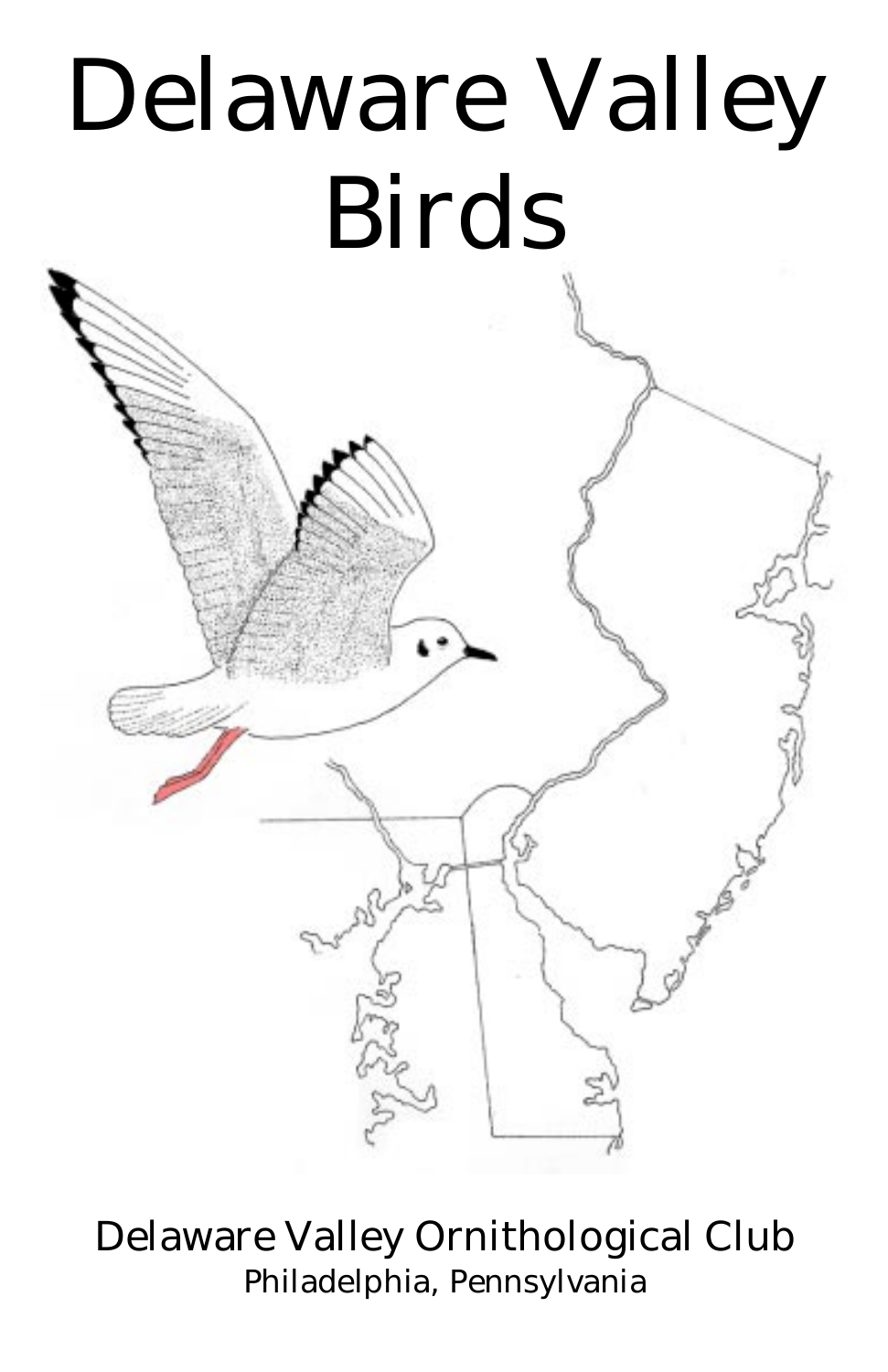## Delaware Valley Birds

#### A Publication of the Delaware Valley Ornithological Club

#### www.dvoc.org

| The Delaware Valley Ornithological Club  Pages 2-3          |
|-------------------------------------------------------------|
| Explanation of Terms, Lines, Symbols, and Graphs  Pages 3-4 |
|                                                             |
|                                                             |
| Version 1.0<br>November 21, 2002<br>© 2002 DVOC             |

#### CREDITS:

The Delaware Valley Ornithological Club Checklist Committee Editor: Richard Mellon Regional Editor – Delaware: Colin Campbell Regional Editor – New Jersey: Ward Dasey III Regional Editor – Pennsylvania: William Murphy Layout and Technical Editor: Bert Filemyr Cover: Adrian Binns Acknowledgments for Assistance Acknowledgments for Assistance Tom Bailey Louis Bevier Emmerson Bowes Paul Guris Paul Hess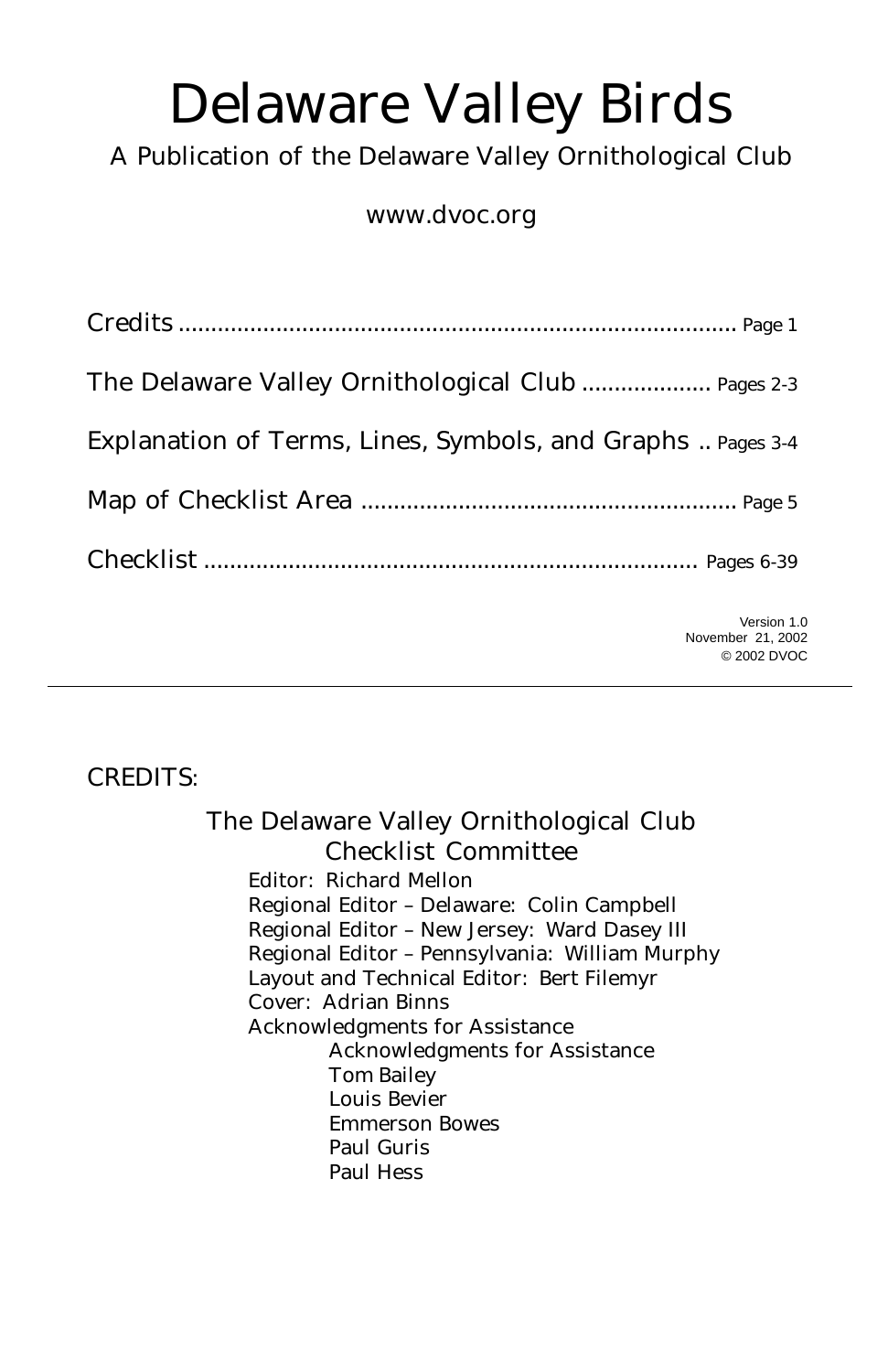#### **THE DELAWARE VALLEY ORNITHOLOGICAL CLUB** by Emmerson Bowes

The Delaware Valley Ornithological Club (DVOC) was founded on February 3, 1890 in Philadelphia at William L. Baily's family home at 1624 Arch Street, not far from its present home since 1891, the Academy of Natural Sciences at Nineteenth and the Parkway, Philadelphia, Pennsylvania.

*The mission of this club* is the advancement and diffusion of ornithological knowledge.

*The members of this club* shall be persons who are interested in ornithology considered in its widest sense.

#### **Meetings**

The Club meetings are held on the first and third Thursday evenings at 7:30 p.m. in the auditorium of the Academy of Natural Sciences unless otherwise arranged. In summer, informal meetings are held in smaller rooms. Meetings are generally well attended and are lively proceedings, featuring a speaker or special forum, time for general field notes and announcements or reports from the various committees.

#### **Membership**

Persons interested in joining the DVOC are invited to attend some meetings to determine whether they would like to join. A member at the meetings should introduce them. The President will make them welcome. The membership is made up of birding enthusiasts, some may be distin-

guished, some are beginners and most are in between but we are all learning and share the bond of enthusiasm for bird-life and related aspects.

We particularly welcome young people, beginners and anyone who is seriously interested in birding. The club is an excellent organization in which to grow in this field with the wealth of information and expertise that is available to members.

Bylaws require that two Fellows or Active Members in good standing shall make nominations to Active Membership in writing. They shall state the qualifications and mailing address of their candidates, the genuineness of the candidate's interest in ornithology and the probability of active participation in the Club.

An affirmative vote of at least two thirds of Council and of the members of all voting classes present at the balloting is required for election to Active Member.

Fees are currently \$25.00 / annum.

#### **Field Trips**

Field trips are regular features throughout the year. Historically the first recorded trip was to Tinicum in 1890, followed by more adventurous sea trips from Atlantic City. Since 1950's as many as a dozen field trips have been organized annually. See the calendar of events on our home page (www.dvoc.org) for current and recent field trips.

#### **Publications**

The club's principal publication is Cassinia, which made its debut in 1901 with Witmer Stone as editor. Currently, Cassinia is published for members every other year. Cassinia features lead articles and other notes, abstracts of proceedings and membership lists. Photographic records, especially of rare birds in the region of NJ, PA, and DE, are important features. Philadephia Larus is the newsletter of the DVOC.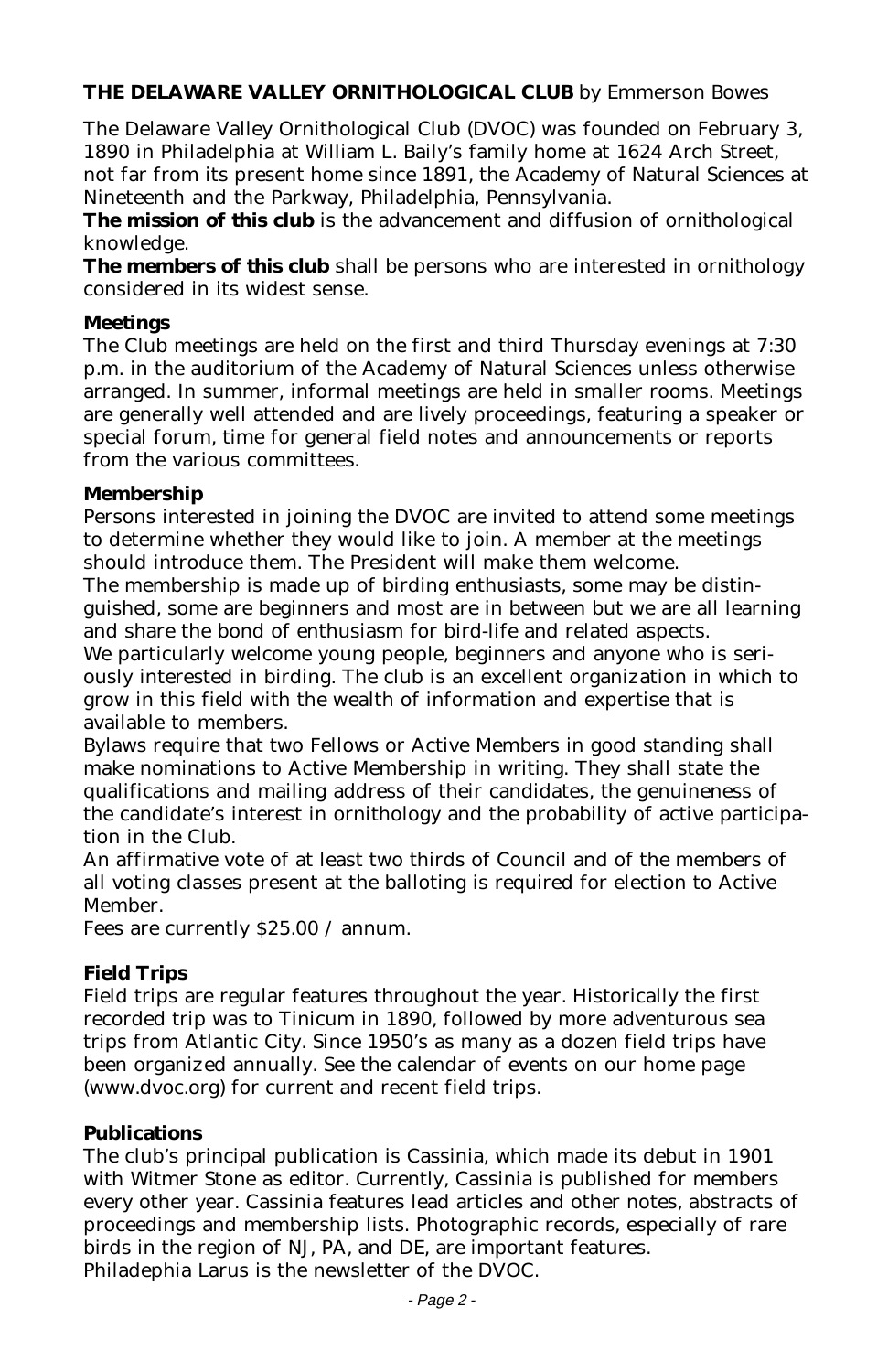#### **The DVOC Collection.**

An extensive collection of birds of Pennsylvania and New Jersey with their nests and eggs was started by the club in 1891 and displayed in the museum of the Academy of Natural Sciences. In addition the club maintained a very fine collection of skins which were kept separate from the Academy's collection and used extensively by members to illustrate talks or for study. This collection was always on hand for meetings that were held until early 1970s when the bird department moved to new quarters and it became necessary to incorporate the DVOC collection with that of the ornithology department for space considerations. Although the skins are used less as a consequence of the reorganization, they are available for DVOC use and are generously augmented by the Academy's broader collection on occasion.

#### **Conservation**

Members of the Club were active in conservation from the earliest of times but the first formal committee devoted to Conservation was formed in 1931 in response to the slaughter of hawks taking place at Cape May and on Pennsylvania Ridges. This committee had the purpose of pursuing the matter of hawks at Cape May in particular and for keeping members posted as to legislative bills aiding or harming conservation. It remains active to this day. The histories of the wildlife refuges around the New Jersey shore and Eastern Pennsylvania are replete with the names of DVOC members, past and present, and the work of conservation goes on.

#### **EXPLANATION OF TERMS, LINES, SYMBOLS AND GRAPHS**

#### **Geographic Limits**

The geographic area includes the entire state of Delaware, then north from the Lancaster/Chester County line at the Maryland Border to Pottsville. Then northeast to Lake Wallenpuapack and east to The Delaware River, south along the river to the Delaware Water Gap and southeast to Sandy Hook. The 200 mile limit provides the eastern boundary.

#### **Chart Dates**

This checklist covers a vast geographic area. In northbound migration it must be expected that birds will appear in the southernmost part of this area before they appear in the northern areas. The reverse will be true during southbound migration. These charts express the midrange of occurrence in the area covered by this checklist.

#### **Habitat Definitions**

**Tidal** - Areas of salt or brackish water and areas immediately adjacent, including non-tidal and fresh water, artificial impoundments, and upland fields and forest. This habitat type extends north along the Delaware River to the Delaware Memorial Bridge.

**Pine Barrens** - Low nutrient, intensely acidic sandy or organic soil habitats of pine, oak, Atlantic White Cedar or Red Maple, plus associated blueberry and cranberry agricultural areas.

**Coastal Plain** - The remaining non-tidal, fresh water tidal and non-Pine Barrens coastal plain areas.

**Piedmont** - From the Fall Line to the Allegheny Plateau. **Mountains** - Allegheny Plateau.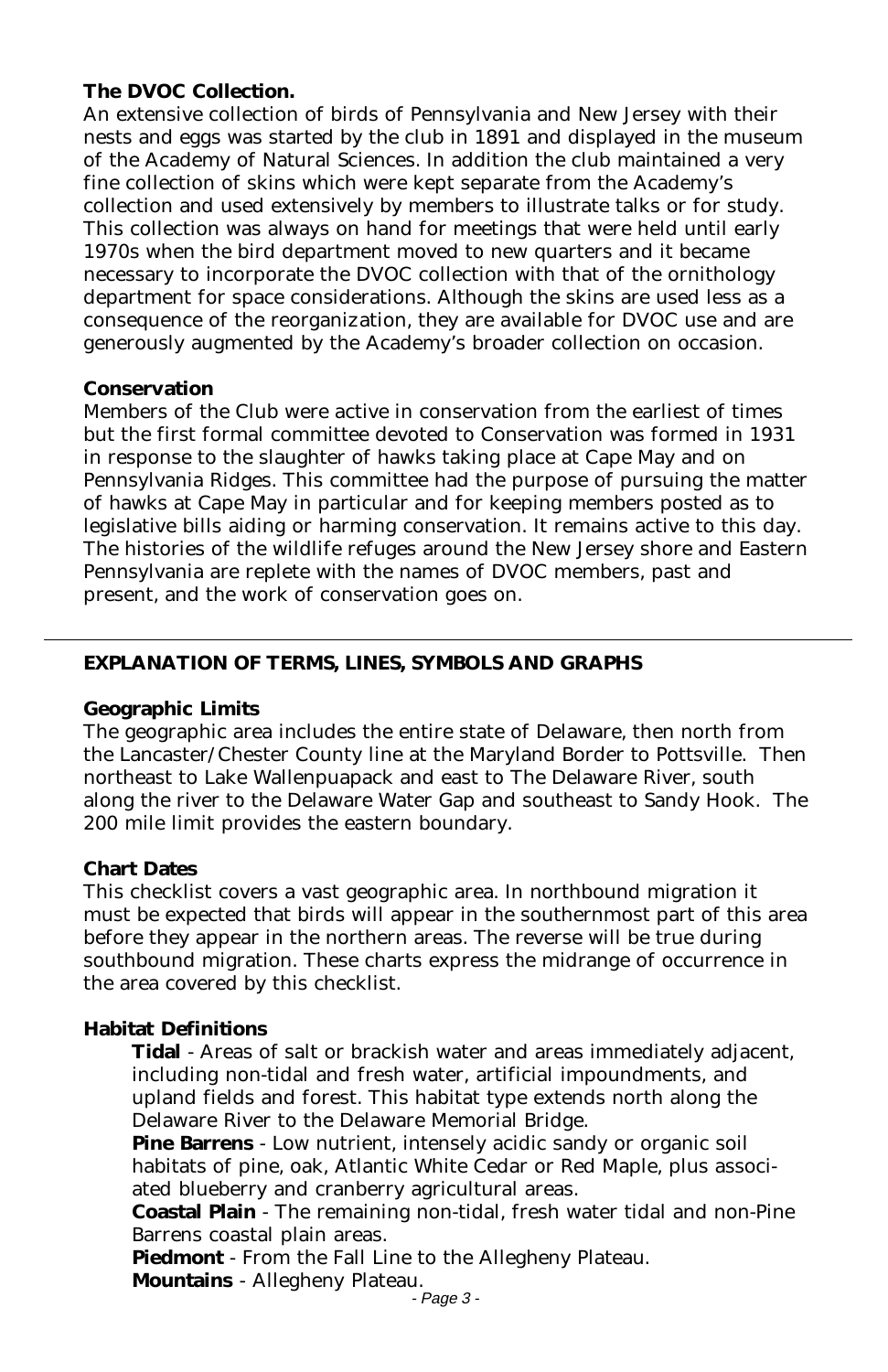#### **Species List**

The order and names of the species in this checklist follows that of the American Ornithologists' Union Check-list of North American Birds,  $7<sup>th</sup>$ Edition, including the 42nd (2000) and 43rd (2002) Supplements. All species in this checklist have been accepted in the DVOC area by the relevant state rarities committee.

#### **Abundance Key**

The species' abundance reflects the observer's probability of locating the specific bird in the appropriate habitat, as described in the text, at the appropriate time and location. For example, Wilson's Storm-petrel is abundant during the summer as a pelagic species, out of sight of land, while being much less common close to shore. Similarly, Lincoln's Sparrow may be more common in the fall than is suggested by the graph, yet they appear to be rather local in their distribution and are easily overlooked. Therefore, this publication tries to present what the advanced intermediate birder might expect to find. Each classification is defined in the graphs, except for accidental, which means less than five records and casual which is more than five records and less than one percent chance of finding the bird.

Chances of seeing on a trip during the proper season, in the proper habitat.

Excellent Good Fair Poor<br>99% 99-50% 50-10% 10-1% Casual Accidental Single Record  $\bullet$ 

................

#### **Breeding**

Breeding dates are noted in the graphs by brackets.



Breeding records are noted in the Habitat Graphs

- B Regular breeder
- b Irregular Breeder

#### **Area Sensitive Species**

Signified by an asterisk (\*) next to the species name. Many species of birds are typically found in extensive areas of their preferred habitat, rather than in small fragmented segments of the same habitat. Barren agricultural fields over 200 acres in size are ideal Vesper Sparrow and Horned Lark habitats, yet these species are rare in the same habitat fragmented into five acre blocks. This designation refers to breeding birds, not their migratory or wintering habitats.

The editor welcomes comments and/or corrections. E-mail Rick Mellon at rmellon@voicenet.com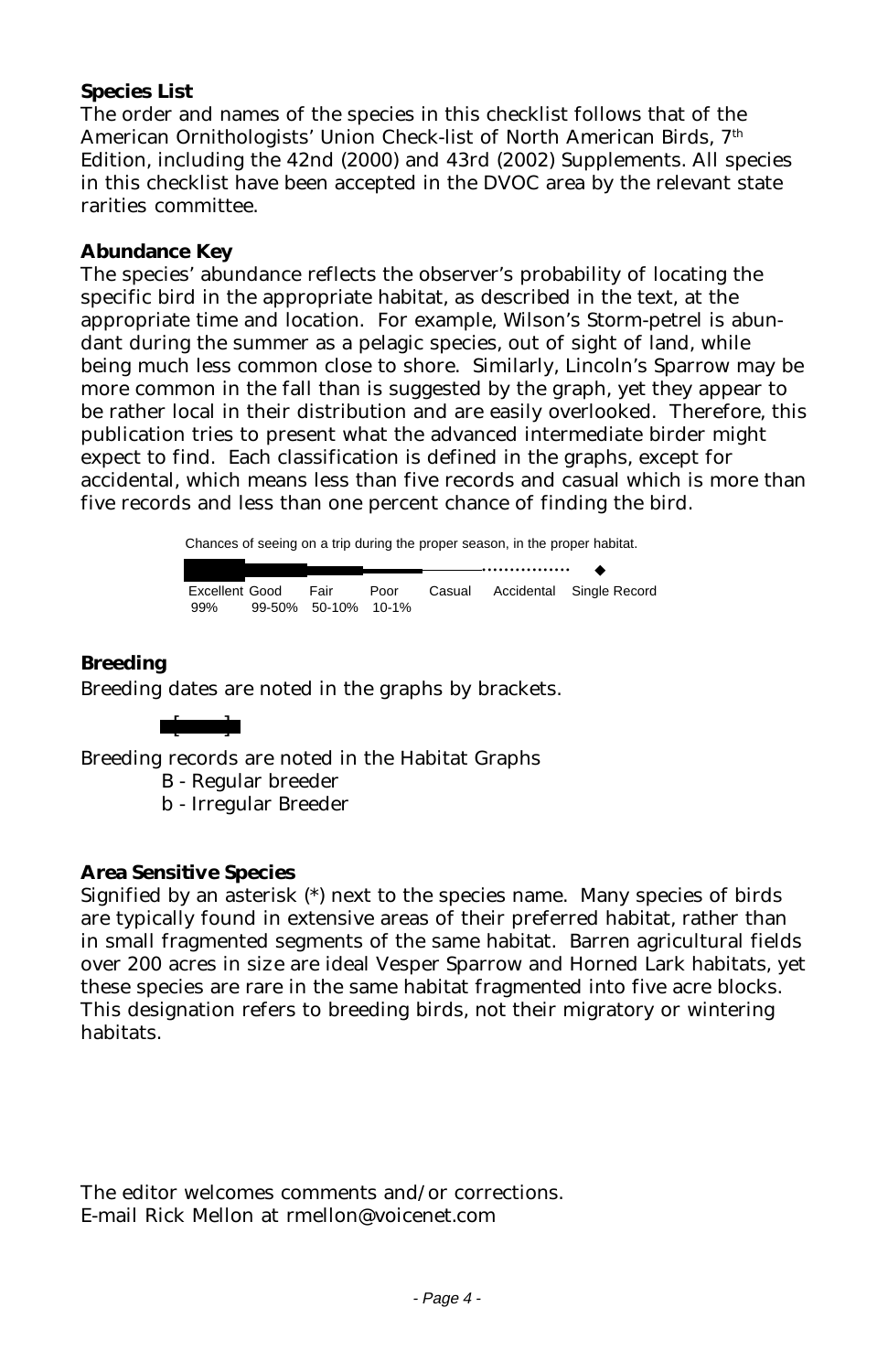**Study Area**

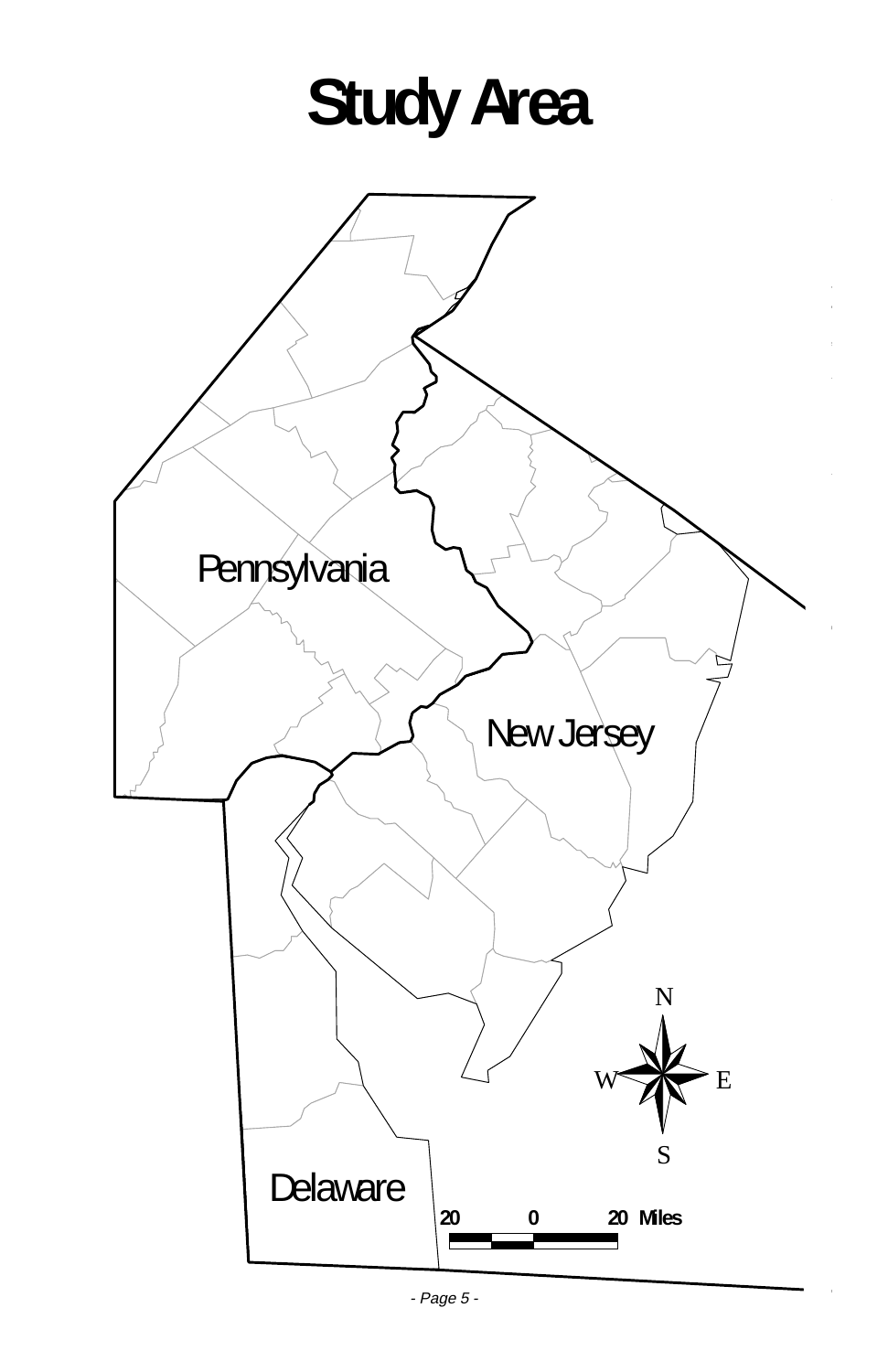

**Red-throated Loon** - Ocean, bays, large lakes, and rivers. An uncommon migrant and winter visitor inland. Thousands gather at the mouth of Delaware Bay in early April. Freeze limited.

- **Pacific Loon** Ocean, bays, and large lakes. One inland record at Green Lane Reservoir, PA 1996
- **Common Loon** Ocean, bays, large lakes, and rivers. Seen in great numbers at inland hawk watch sites during migration. Freeze limited.
- **Pied-billed Grebe** Localized scarce breeder in non-tidal, deep water, emergent marshes, and ponds. Non-breeding inhabitant of ponds, lakes, rivers, and marshes. Freeze limited.
- **Horned Grebe** Ocean, bays, large lakes, and rivers. Primarily a migrant inland. Freeze limited.
- **Red-necked Grebe** Ocean, bays, large lakes, and rivers. Primarily a migrant inland. Irruptive. Freeze limited.
- **Eared Grebe** Ocean, bays, large lakes, and rivers.
- **Western Grebe** Ocean and bays.
- **Yellow-nosed Albatross** Pelagic.
- **Black-browed Albatross** Pelagic.
- **Northern Fulmar** Pelagic. Cold water species.
- **Kermadec Petrel** One record: Hawk Mountain, PA 1959.
- **Black-capped Petrel** Pelagic. Warm water species.
- **Fea's Petrel** Pelagic. Warm water species. One record: 1999
- **Cory's Shearwater** Pelagic. Warm water species.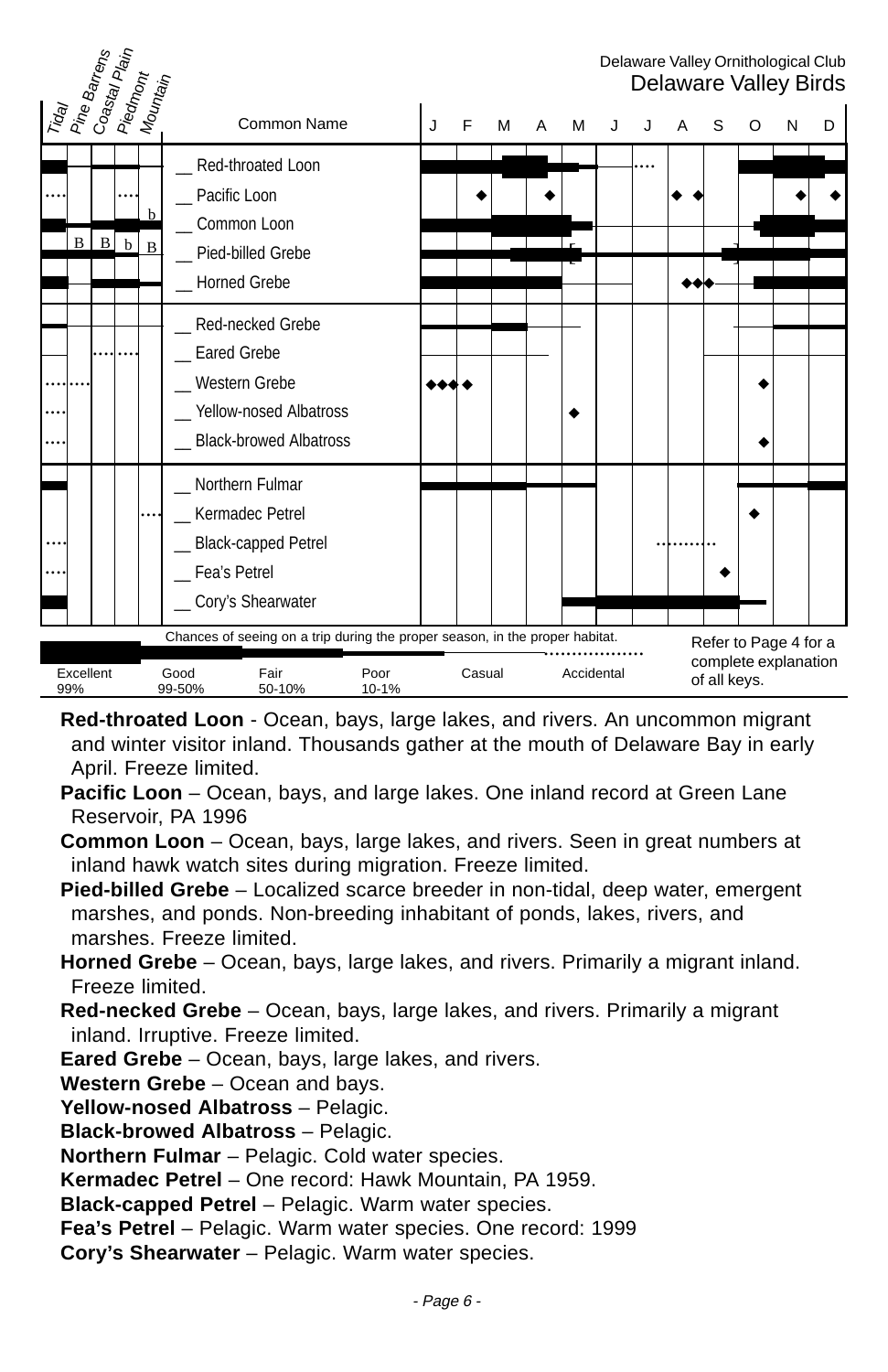|      | Pine Barrens<br>Coastal Pian<br>Piedmont<br>I Mountain |                                                                                                                                           |   |   |   |   |   |  |   |   |   | Delaware Valley Ornithological Club<br>Delaware Valley Birds |
|------|--------------------------------------------------------|-------------------------------------------------------------------------------------------------------------------------------------------|---|---|---|---|---|--|---|---|---|--------------------------------------------------------------|
| Trag |                                                        | Common Name                                                                                                                               | J | E | м | A | м |  | S | O | N | D                                                            |
|      | . <b>.</b>                                             | Greater Shearwater<br>_ Buller's Shearwater<br>_ Sooty Shearwater<br>_ Manx Shearwater<br>Audubon's Shearwater                            |   |   |   |   |   |  |   |   |   |                                                              |
|      |                                                        | Wilson's Storm-Petrel<br>White-faced Storm-Petrel<br>Leach's Storm-Petrel<br><b>Band-rumped Storm-Petrel</b><br>_ White-tailed Tropicbird |   |   |   |   |   |  |   |   |   |                                                              |
|      |                                                        | Red-billed Tropicbird<br>Masked Booby<br>Brown Booby<br>Northern Gannet<br>American White Pelican                                         |   |   |   |   |   |  |   |   |   |                                                              |

**Greater Shearwater** – Pelagic.

**Buller's Shearwater** – Pelagic. 31 Miles east of Barnegat Inlet, NJ – the only North Atlantic record - 1984.

**Sooty Shearwater** – Pelagic.

**Manx Shearwater** – Pelagic. Cold water species.

**Audubon's Shearwater** – Pelagic. Warm water species.

**Wilson's Storm-Petrel** – Pelagic. Occasional in lower Delaware Bay.

**White-faced Storm-Petrel** – Pelagic. Warm water species.

**Leach's Storm-Petrel** – Pelagic. Cold water species.

**Band-rumped Storm-Petrel** – Pelagic. Warm water species.

**White-tailed Tropicbird** – Pelagic. Warm water species. One record – Barnegat Inlet, NJ 1985.

**Red-billed Tropicbird** – Pelagic. Warm water species. One record – Seaside Heights, NJ 1983.

**Masked Booby** - One record: off New Jersey 2001.

**Brown Booby** – Pelagic. Warm water species. All regional records from shore.

**Northern Gannet** – Ocean and lower Delaware Bay, often seen from land.

**American White Pelican** – Large protected bodies of water. On Delaware River to Philadelphia, PA.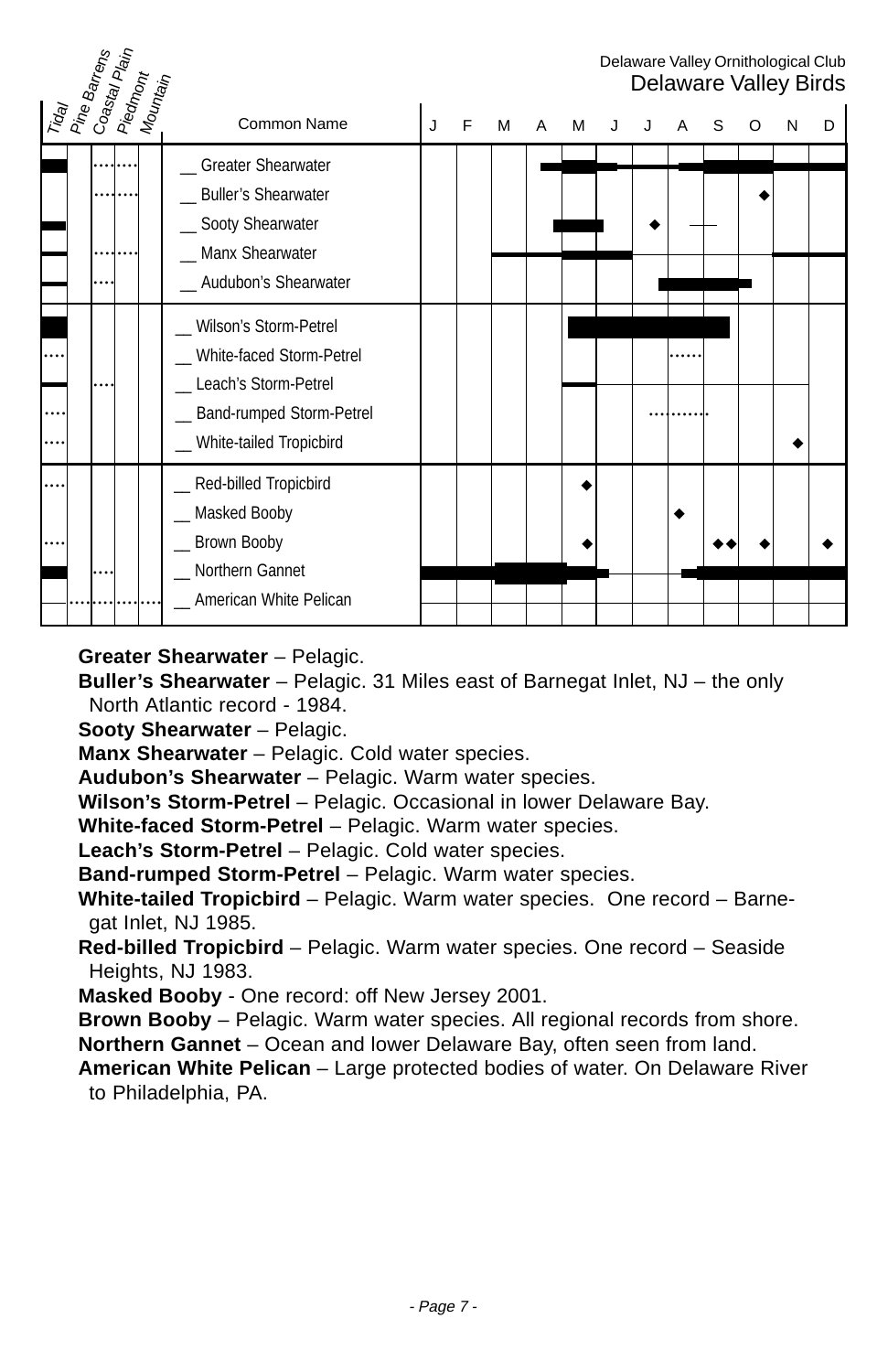| Trday<br>Pine Barrens<br>Coastal Plain<br>Piedmont<br>  Mountain                                                                                                                                           |                                            |                        |                                  |        |                                                                            |   |   |   |   |   |   |  | Delaware Valley Ornithological Club<br>Delaware Valley Birds |   |   |   |   |  |  |
|------------------------------------------------------------------------------------------------------------------------------------------------------------------------------------------------------------|--------------------------------------------|------------------------|----------------------------------|--------|----------------------------------------------------------------------------|---|---|---|---|---|---|--|--------------------------------------------------------------|---|---|---|---|--|--|
|                                                                                                                                                                                                            |                                            |                        |                                  |        | Common Name                                                                | J | F | м | A | М | J |  | Α                                                            | S | O | N | D |  |  |
| $\mathbf b$                                                                                                                                                                                                |                                            |                        |                                  |        | <b>Brown Pelican</b><br>Double-crested Cormorant<br><b>Great Cormorant</b> |   |   |   |   |   |   |  |                                                              |   |   |   |   |  |  |
|                                                                                                                                                                                                            |                                            |                        |                                  |        | Anhinga<br>Magnificent Frigatebird                                         |   |   |   |   |   |   |  |                                                              |   |   |   |   |  |  |
| B<br>B<br>B                                                                                                                                                                                                | $\mathbf B$<br>$\mathbf B$<br><sub>B</sub> | B<br><sub>B</sub><br>B | $\mathbf B$<br>B<br>$\, {\bf B}$ | B<br>B | _ American Bittern *<br>Least Bittern*                                     |   |   |   |   |   |   |  |                                                              |   |   |   |   |  |  |
| B                                                                                                                                                                                                          |                                            | B                      |                                  |        | Great Blue Heron<br><b>Great Egret</b><br>Little Egret                     |   |   |   |   |   |   |  | T = 1                                                        |   |   |   |   |  |  |
| B                                                                                                                                                                                                          |                                            | B                      |                                  |        | Snowy Egret                                                                |   |   |   |   |   |   |  |                                                              |   |   |   |   |  |  |
| Chances of seeing on a trip during the proper season, in the proper habitat.<br>Refer to Page 4 for a<br>complete explanation<br>Excellent<br>Fair<br>Good<br>Poor<br>Casual<br>Accidental<br>of all keys. |                                            |                        |                                  |        |                                                                            |   |   |   |   |   |   |  |                                                              |   |   |   |   |  |  |

**Brown Pelican** – Ocean, beaches, bays, and inlets. More common southward, but expanding northward.

**Double-crested Cormorant** – Ocean and large bodies of water. Migrates in huge flocks in April and October.

**Great Cormorant** – Ocean and large bodies of water. Coastal plain, primarily on Delaware River from Tacony Palmyra Bridge to Trenton, NJ.

**Anhinga** – Most records of soaring birds. Beware of soaring Double-crested Cormorants.

**Magnificent Frigatebird** – Coastal. All records from shore.

99% 99-50% 50-10% 10-1%

- **American Bittern** Nests in fresh water marshes. Winters in small numbers in salt marshes.
- **Least Bittern** Nests in fresh and brackish marshes. Likes Giant Reedgrass (Phragmites australis).
- **Great Blue Heron** Marshes, ponds, lakes, rivers, and streams. Increasing, although uncommon nester in widely scattered colonies - chiefly inland. Freeze limited.
- **Great Egret** Coastal, wandering inland (common) in late summer. Marshes and shallow water. Nests north on Delaware River to Petty Island, Camden, NJ. Freeze limited.
- **Little Egret** Marshes and shallow water. Two records: Little Creek WMA/ Bombay Hook NWR, DE. 1999 and 2001.
- **Snowy Egret** Coastal, wandering inland (uncommon) in late summer. Marshes and shallow water. Freeze limited.